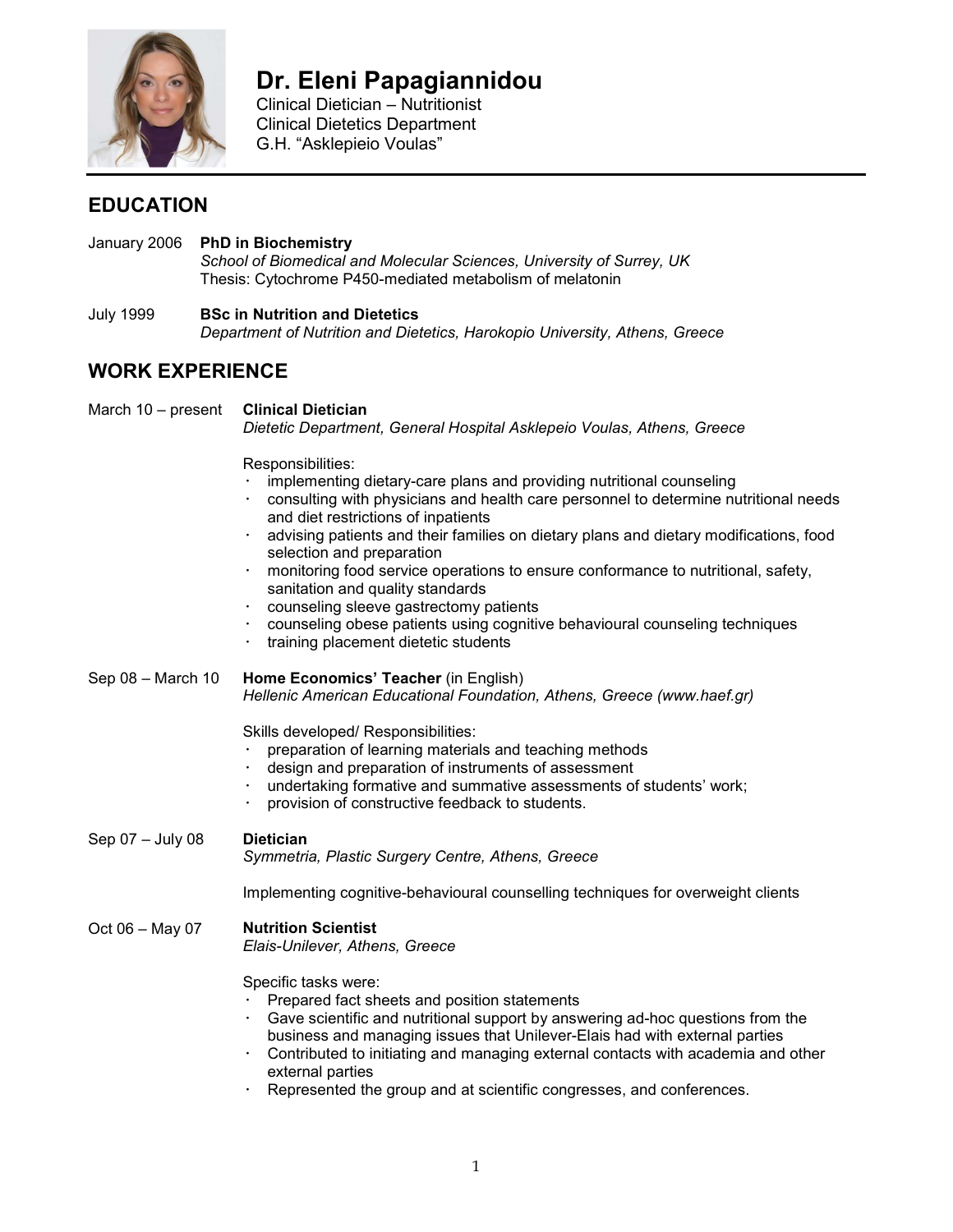| Oct 05 - June 06                  | <b>Clinical Placement Tutor in Dietetics</b><br>Department of Dietetics and Nutrition, Harokopio University, Athens, Greece                                                                                                                                                                                                                    |
|-----------------------------------|------------------------------------------------------------------------------------------------------------------------------------------------------------------------------------------------------------------------------------------------------------------------------------------------------------------------------------------------|
|                                   | Supervised students during their placement at Renal and Intensive Care Unit (ICU)                                                                                                                                                                                                                                                              |
| Dec 04 - Aug 05                   | <b>Clinical Dietician</b><br>General National Athens Hospital «Korgialenio–Benakio», Athens, Greece                                                                                                                                                                                                                                            |
| March $03 -$ Aug 04               | Dietician - Weight Management Adviser<br>Private Slimming Centre, Athens, Greece                                                                                                                                                                                                                                                               |
|                                   | Implementing cognitive-behavioural counselling techinques for overweight clients                                                                                                                                                                                                                                                               |
| Oct 99 - Dec 01                   | Demonstrator (Undergraduate and Postgraduate level)<br>School of Biomedical and Life Sciences, University of Surrey, Surrey, UK                                                                                                                                                                                                                |
|                                   | Skills developed/ Responsibilities:<br>BSc in Biochemistry - Toxicopathology: biochemical assays<br>MSc in Toxicology - Drug Metabolism: biochemical assays<br>MSc in Toxicology - Biochemical assays<br>MSc in Toxicology - Data handling and Biostatistics: Excel, and Instat<br>٠<br>Msc in Clinical Biochemistry - Radioimmunoassay<br>٠   |
| Feb 00 - Aug 00                   | <b>Supervisor</b> (Postgraduate level)<br>School of Biomedical and Life Sciences, University of Surrey, Surrey, UK                                                                                                                                                                                                                             |
|                                   | Skills developed/ Responsibilities:<br>Trained and supervised visiting postdoctoral fellows.<br>Supervised MSc in Toxicology students during their research project.<br>$\blacksquare$                                                                                                                                                         |
| Jan 98 - June 98                  | Home Economics' Teacher (secondary)<br>Junior High School, American College of Athens, Greece                                                                                                                                                                                                                                                  |
| Sep 96 - June 97                  | <b>Teacher of Dietetic Assistants, Athens, Greece</b><br><b>Private College</b>                                                                                                                                                                                                                                                                |
|                                   | Responsible of organizing the teaching of the following modules:<br>- Principles of Nutrition I & II - Theory and Laboratory<br>- Basic Nutrition                                                                                                                                                                                              |
| March 97 - Aug 97                 | <b>Research Assistant</b>                                                                                                                                                                                                                                                                                                                      |
|                                   | National Institute of Biology, «Democritos», Athens, Greece<br>EU funded epidemiological study investigating the degree of DNA damage on humans in<br>relation to exposure to pesticides.<br>Responsible for:<br>recruiting volunteers<br>preparing the experimental protocol<br>learning the experimental techniques and<br>analyzing samples |
| <b>PUBLICATIONS</b>               |                                                                                                                                                                                                                                                                                                                                                |
| <b>PhD Thesis</b><br>January 2006 | E. Papagiannidou. Cytochrome P450-mediated metabolism of melatonin                                                                                                                                                                                                                                                                             |
| <b>Papers</b><br>November 2001    | D.J. Skene, E. Papagiannidou, E. Hashemi, J. Snelling, D.F.V. Lewis, M. Fernandez, and C.                                                                                                                                                                                                                                                      |

Ioannides. *Contribution of CYP1A2 in the hepatic metabolism of melatonin: studies with isolated microsomal preparations and liver slices*. Journal of Pineal Research, Vol. 31, issue 4, 333 – 343